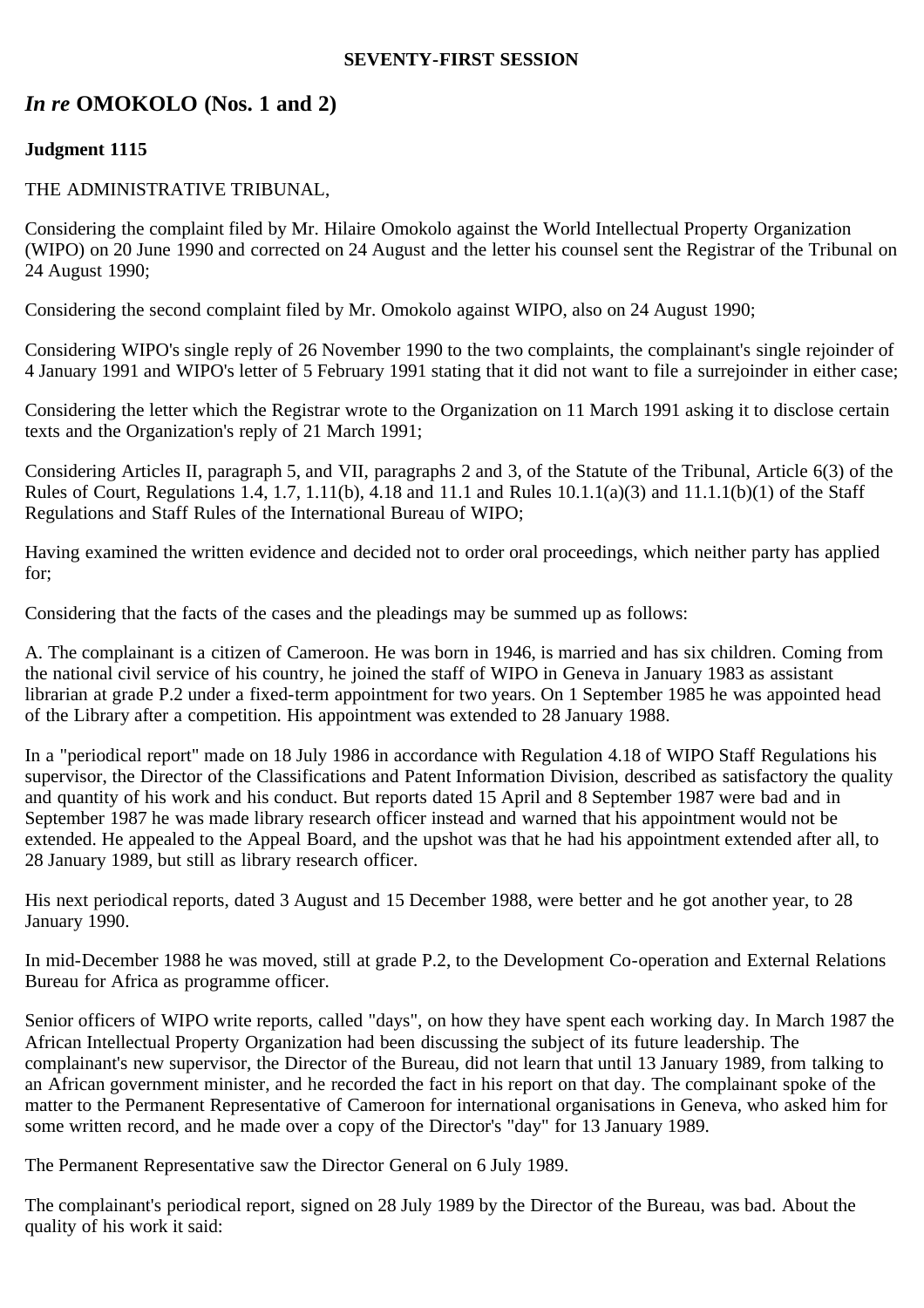"Although he lacks experience in the field of intellectual property, he has not manifested the capacity to develop the necessary skill. Letters he prepares have to be subjected to constant reviews; memoranda do not adequately describe and explore ramifications of their subject matter";

about his output:

"Quantity not sufficient as work performance is slow";

and about his conduct:

"While his relations with colleagues are satisfactory, he has, as concerns his external contacts, exceeded the limits of discretion and has committed a breach of his oath of loyalty to the Organization in disclosing to a highly placed representative of a member State the contents of an internal note prepared by his superior which was of some importance and of a confidential character."

On 31 July he put in comments on that report, pleading that he had seen nothing wrong in sending the "day" to the Permanent Representative.

By a letter of 22 September 1989 the Director General informed him of the intention, after consulting the Joint Advisory Committee, of imposing the sanction of "delayed advancement to the next salary step" under Rule 10.1.1(a)(3) on the grounds of unsatisfactory performance.

By a letter of 25 September the Personnel Division told him that his appointment would expire at 28 January 1990. In a letter of 19 October 1989 to the Director General he made a request under Regulation 11.1 for review of the non-renewal and of his report of 28 July 1989. Having got no answer, he lodged an appeal with the Appeal Board on 15 December 1989, asking for a new report and a permanent appointment.

By a letter of 5 January 1990 the Director General offered him an extension to 30 June 1990 and he accepted it.

The Board reported on 16 March 1990. It recommended no action on the complainant's report, took note of the extension and held that he did not qualify for a permanent appointment.

By a memorandum of 23 March the Director General upheld the report of 28 July 1989 and refused him a permanent appointment. That is the decision he is impugning in his first complaint, filed on 20 June 1990.

The Joint Advisory Committee, after giving him a hearing, reported on 27 March. It took the view that there were grounds for the sanction the Director General had warned him of in the letter of 22 September 1989. By a memorandum of 23 April 1990 the Director General therefore informed him that his next salary step increase was withheld as from 1 April 1990.

Meanwhile, on 26 March, another staff member had written him a letter alleging that the Director General had demanded bad reports on him as a pretext for non-renewal. The Appeal Board was shown that letter and took oral evidence from the author as well as from a Deputy Director General and others. It regarded the letter as a new fact warranting resumption of the proceedings on his appeal. In a supplementary report of 11 May 1990 it said that since the evidence was conflicting it could make no recommendation. The Director General having taken no further decision, the complainant is impugning in his second complaint, filed on 24 August 1990, the rejection of his appeal that he infers under Article VII(3) of the Tribunal's Statute.

On 28 May 1990 his supervisors signed another report. It described the quality and quantity of his work as unsatisfactory and his conduct as satisfactory, though he was "often unavailable". On 1 June he stated his objections in writing.

A memorandum of 5 June from the Director General told him that he would get no extension after 30 June.

On 6 June he made a request under Rule 11.1.1(b)(1) for review of the Director General's decision of 23 April to suspend his step increase and of the decision of 5 June to give him no further extension.

The Director General replied on 22 June confirming both decisions. By a letter of 25 June, supplemented by one of 4 July, he filed an appeal with the Appeal Board objecting to the sanction, to the report of 28 May and to the non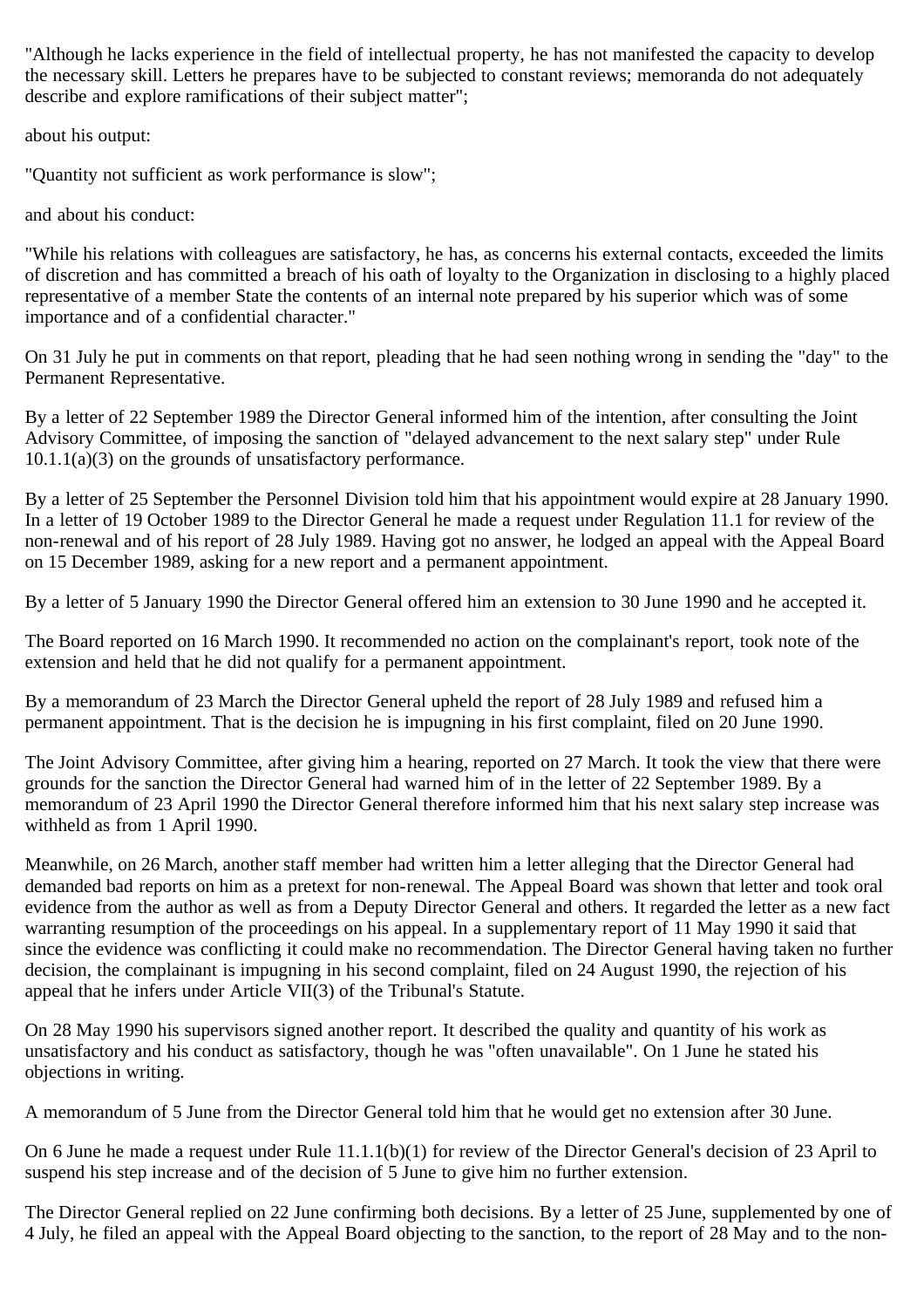renewal.

The Board reported on 6 July 1990. It found no grounds for recommending reversal of the sanction or of the decision on non-renewal, and in a memorandum of 13 July the Director General accepted the Board's conclusions and confirmed the decisions of 23 April and 5 June 1990. That is the final express decision the complainant is impugning in his second complaint, besides the implied rejection mentioned above.

B. The complainant alleges that the Permanent Representative had got rid of a butler, a Cameroonian who came from the same village as the complainant, and the Swiss press had made much of the matter. The Permanent Representative wanted revenge and, after inducing the complainant to disclose his supervisor's "day", asked that supervisor to dismiss him for breach of confidence. His supervisor having failed to do so, the Representative saw the Director General and the next day the Director General told his supervisor and a Deputy Director General to issue bad reports about him so that he could be got rid of. His supervisor did not even write the report, since it was in English, a language he does not draft in. The complainant told someone in the Government of Cameroon what was going on and on 10 November 1989 the Permanent Mission wrote to WIPO, apparently to countermand what the Representative had said in July. WIPO tried to dissuade him from appeal by an offer of 50,000, later upped to 60,000, Swiss francs, for an "agreed termination", but he refused because he could not go back to his old job at home. A colleague gave written and oral evidence in his favour to the Appeal Board in mid-March 1990, bearing out his allegations and saying that it was notorious that his supervisor had signed a false report. And on 26 March the other official wrote confirming that the Director General had ordered bad reports about him. That official later gave the Board oral evidence to the same effect. On 11 June 1990, shortly after he got the second bad report, the one of 28 May 1990, his supervisor saw him in private and made a long statement which, to save his livelihood, he secretly recorded and which again confirmed that at the Director General's own bidding his supervisor and the Deputy Director General had endorsed bad reports trumped up for their signature.

The complainant explains how important reports are in an official's career: someone on fixed-term appointments who gets good ones for seven years running becomes entitled to a permanent appointment. Though the Appeal Board took a cautious view, at least it found a conflict of evidence: in other words, some witnesses had been lying. That alone suffices to make the report of 28 July 1989 unlawful: when the facts are not proven the proper inference is that essential facts have been disregarded or the wrong conclusions drawn. It is also plain, on the evidence given by the other two staff members to the Board, that the report was wilfully false and should be set aside for abuse of authority.

Being based on that report, the suspension of the complainant's step increase constituted a gross abuse of authority; besides, his supervisor's "day" was not a confidential text and disclosing it did not warrant the sanction.

The purpose of the extension to 30 June 1990 was to allow just enough time for another bad report and, sure enough, out came the report of 28 May. His supervisor referred in the recorded statement of 11 June 1990 to "the thing in draft" - an obvious allusion to the text put to him for signature.

In taking instructions from a government representative the Director General acted in breach of Regulation 1.4 of the WIPO Staff Regulations ("In the performance of their duties ... staff members shall neither seek nor accept instructions from any government ...") and of the oath of loyalty which he took under Regulation 1.11(b) and which is to the same effect. False reports were made, and officials were incited to bear false witness, so as to back up a decision the Director General had taken for covert political reasons.

The complainant seeks disclosure of notes taken on conversations between the Director General and the Permanent Representative on 6 July, 29 November and 19 December 1989 and of all relevant correspondence between WIPO and the Permanent Mission.

The complainant has lost his job and his residence permit for Switzerland and in the light of the two bad reports is unlikely to find other work. He and his family have suffered, too, from a deep sense of injustice.

In his first complaint, which he filed on 20 June 1990, he asks the Tribunal to set aside the report of 28 July 1989, to grant him three years' salary in moral damages and to award him 20,000 Swiss francs in costs.

In his second complaint, filed on 24 August 1990, he asks the Tribunal to set aside the reports of 28 July 1989 and 28 May 1990 and the Director General's decisions to suspend his salary step increase and not to extend his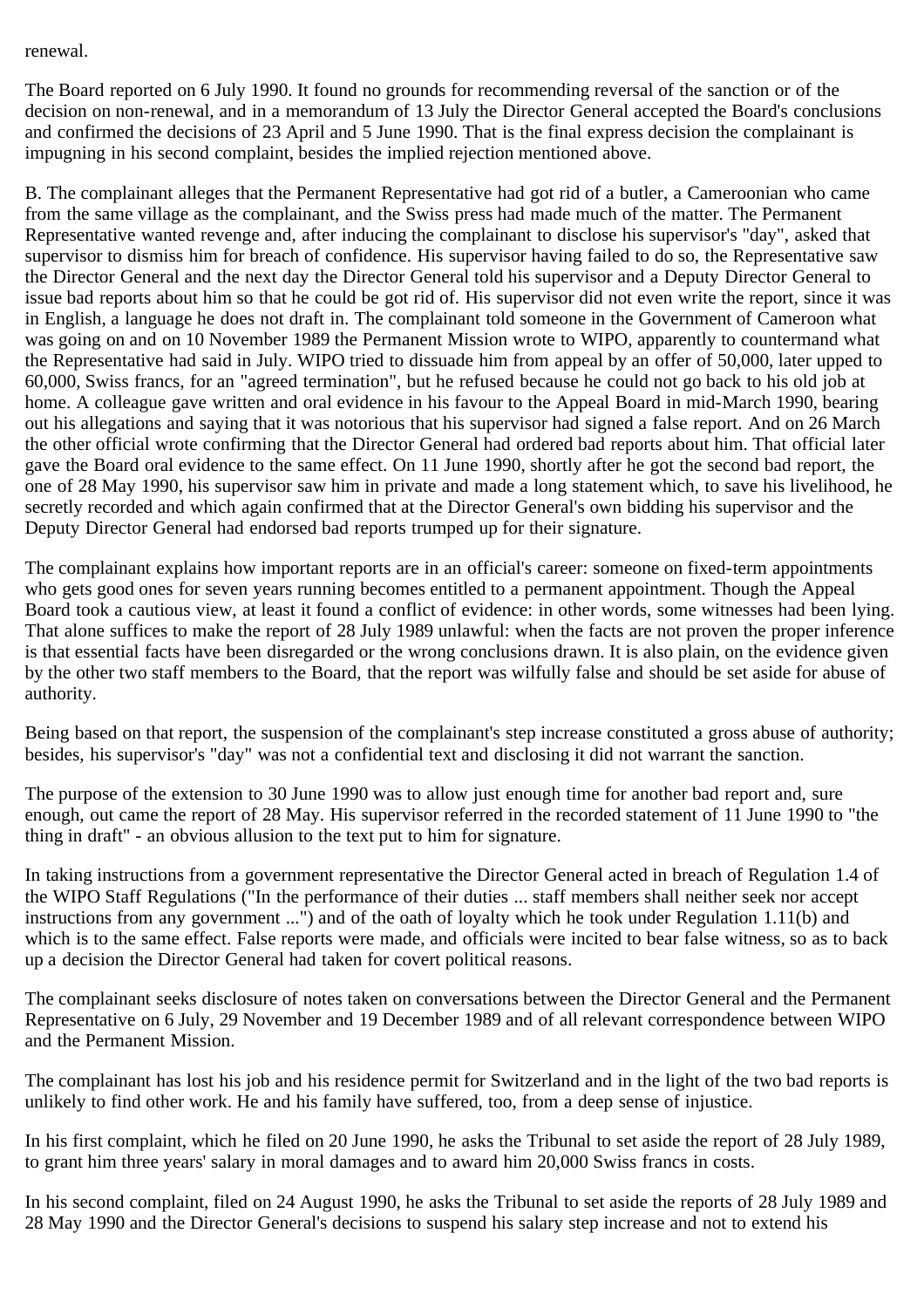appointment, to grant him in damages for material and moral injury the equivalent of five years' salary and allowances as at the date of termination and to award him 20,000 francs in costs.

C. WIPO replies that the first complaint is irreceivable because it was filed outside the time limit of ninety days in Article VII(2) of the Tribunal's Statute.

The second complaint is irreceivable insofar as it challenges the report of 28 July 1989 because the decision of 23 March 1990 confirming it was final and the complaint was not filed until 24 August, again after the ninety days. It would be receivable only if it challenged the other decisions as ultra vires, but it does not. It is receivable only insofar as it challenges the report of 28 May 1990 and the decision not to renew the complainant's appointment after 30 June 1990.

WIPO submits that the complainant's record of service was poor. Only four of his reports in over seven years were good whereas the other seven were bad or qualified. His secret recording of what his supervisor said to him on 11 June 1990 was misconduct that would have warranted a sanction had he not been leaving anyway.

As to the report of 28 July 1989, he admits that he disclosed his supervisor's "day" to an outsider. "Days" are given restricted distribution. The text he disclosed recorded a confidential conversation between his supervisor and an African government minister about a delicate political topic. In making it over to the Permanent Representative he acted in breach of Regulation 1.4, and of 1.7, too, which forbids staff to disclose "any information known to them by reason of their official position which has not been made public".

His allegation that the reports of 28 July 1989 and 28 May 1990 were false is an attack on his supervisors' good faith and is unsubstantiated. As his supervisors said to the Appeal Board, they exercised their own judgment. They were not told to write bad reports and he cannot show that his reports would otherwise have been good. There was nothing unusual about writing the report of 28 July 1989 in English and the one of 28 May 1990 in French: French is the complainant's mother tongue and English the Deputy Director General's.

All that the recording shows is that his supervisor believed that the Permanent Representative of Cameroon had prompted the decision not to renew his appointment. But that belief was mistaken, the evidence given by the two officials being mere hearsay. The Director General did not act on instructions from the Permanent Representative. On learning of the disclosure of the memorandum he at once made an inquiry and duly imposed the sanction. The Representative did not want the complainant to go but asked the Director General several times to give him another chance. In view of the complainant's performance it would have been wrong to keep him on. Assessing performance is a matter of discretion, the Tribunal will not ordinarily interfere, and there are no grounds for setting aside the fair assessments the complainant's supervisors made of him.

The Organization submits that the Appeal Board proceedings gave the complainant his full say and the Board's findings were fair and reasonable.

Lastly, WIPO observes that records of conversations with the representative of a member State are confidential and that the Tribunal does not ordinarily order disclosure of such records. The Organization sees no need to produce them or the text of correspondence with the Mission of Cameroon.

It invites the Tribunal to dismiss the claims in both complaints.

D. In his rejoinder the complainant submits that his first complaint is not time-barred and that both complaints are fully receivable ratione materiae. He develops his account of the facts, which he submits that WIPO misrepresents in several important respects and contends that its own version is inconsistent. He enlarges on his pleas on the merits with particular reference to the quality of his performance and the reports of 28 July 1989 and 28 May 1990, observing that WIPO has offered no evidence whatever of any shortcoming in the period preceding the earlier of those reports. In fact his work was good and he was even commended for it; at any rate he was given neither written nor oral warning of dissatisfaction with him. WIPO fails to show that his supervisor's "day" contained any information that was not already a matter of public knowledge. He presses his application for the production of written evidence, or at least for their disclosure to the Tribunal, and the claims in both complaints.

E. By a letter of 11 March 1991 the Registrar conveyed to the Organization the Tribunal's instruction that it disclose the notes and the correspondence to which the complainant's counsel had alluded both in a letter of 24 August 1990 to the Registrar and in the rejoinder on the understanding that in the meantime the Tribunal would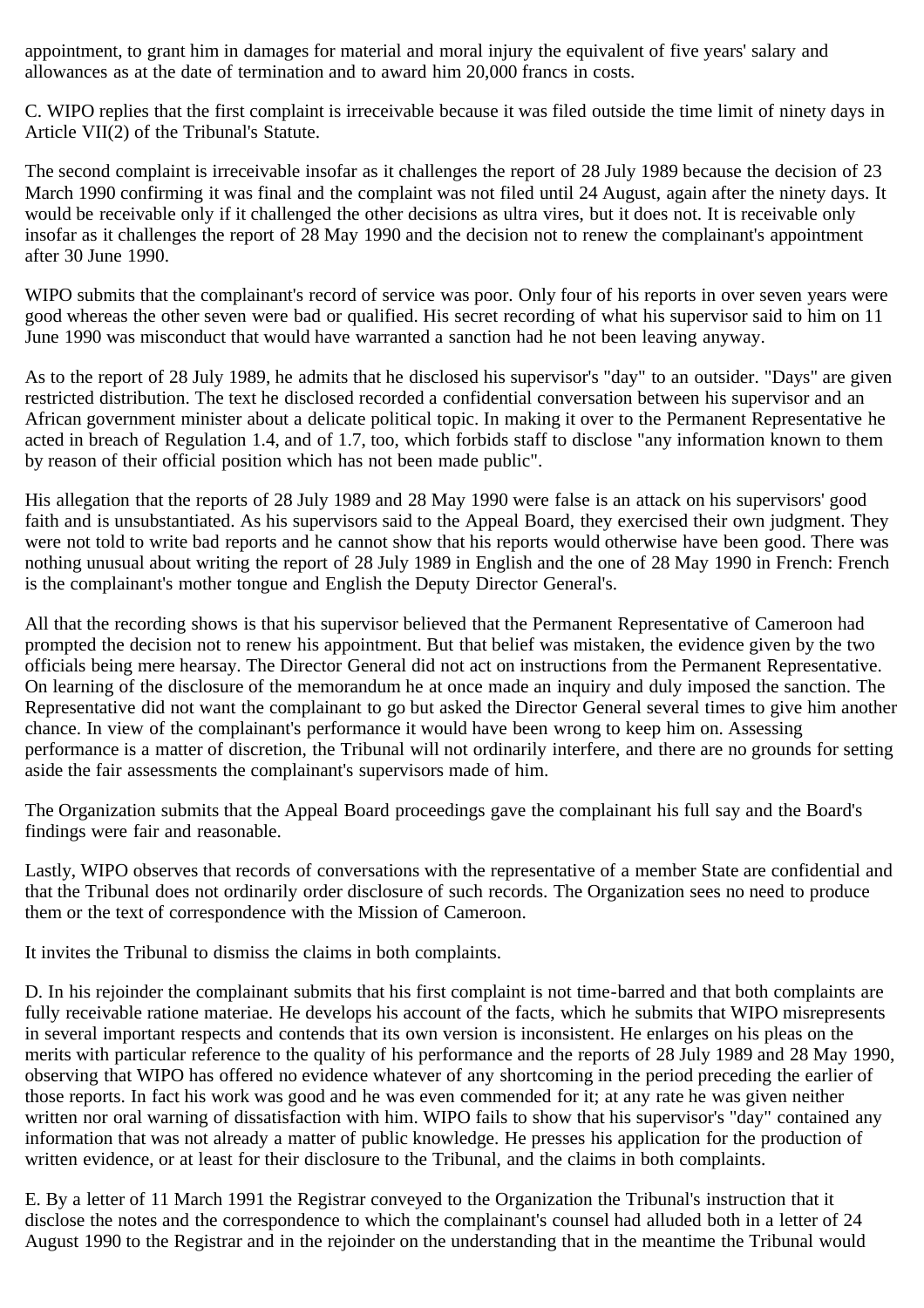treat those texts as confidential and would not pass them on to the complainant or to his counsel. The Organization replied on 21 March 1991 supplying several texts.

# CONSIDERATIONS:

Joinder

1. In his first complaint the complainant is impugning a decision which, having considered a report of 16 March 1990 from the Appeal Board, the Director General of WIPO took on 23 March to uphold a bad report dated 28 July 1989 on his performance and to refuse him a permanent appointment.

In his second complaint he is challenging two decisions. One is an implied refusal by the Director General to reconsider his decision of 23 March 1990 on the strength of a supplementary report of 11 May 1990 from the Appeal Board. The Board had met again to hear additional evidence and in that report stated that the evidence was conflicting and that it was making no further recommendations. The other decision impugned is a final one of 13 July 1990 confirming a decision of 23 April 1990 to suspend the complainant's advancement to the next salary step and a decision of 5 June 1990 to grant him no further extension of appointment.

Since both complaints are based on similar issues of fact and raise similar issues of law they may be joined to form the subject of a single judgment.

## Receivability of the first complaint

2. The time limit of ninety days, set in Article VII(2) of the Tribunal's Statute, for filing a complaint starts to run from the date of notification of the impugned decision. The decision the first complaint impugns is dated 23 March 1990 and was notified to the complainant the same day.

Article 6(3) of the Rules of Court says that "the date of despatch of the complaint shall alone be taken into account" in applying Article VII(2) of the Statute. According to the date of the postmark on the envelope in which the first complaint was delivered to the Registry of the Tribunal it was posted on 20 June 1990.

Having been filed on the ninetieth day the complaint is receivable under VII(2).

Receivability of the second complaint

3. The Organization does not challenge the receivability of the second complaint insofar as it impugns the express decision of 13 July 1990. It does challenge receivability insofar as the complaint impugns the implied decision of rejection, but its objections are mistaken. Having heard the additional evidence at its further meeting the Appeal Board would have been free to change the recommendation in its report of 16 March 1990 and the Director General would then have had to reconsider his decision of 23 March 1990. But the fact that the Board made no further recommendation and that the Director General took no further express decision does not preclude the complainant from impugning the implied decision that followed the resumption of hearings by the Board on the strength of new evidence. The outcome of the resumed hearings must be subject to review by the Tribunal even though the implied decision is the same in purport as the original decision.

## Disclosure of evidence

4. The complainant alleges, among other things, that the Permanent Representative of Cameroon wanted revenge; that, having induced the complainant to disclose his supervisor's daily memorandum, or "day", the Permanent Representative saw his supervisor and asked for his dismissal for breach of confidence; that, not getting what he asked for, the Permanent Representative asked the Director General to have him dismissed; and that the next day the Director General told his supervisor and a Deputy Director General to issue bad reports on his performance in order to get rid of him.

The Organization denies his allegations and says that in fact the Permanent Representative wanted to have him kept on. He seeks production of notes made of talks between the Director General and the Permanent Representative and of any relevant correspondence between them. The Organization objects to such production on the grounds of privilege but not to the Tribunal's seeing the documents and ruling on the plea of privilege. The complainant being in agreement with that course of action, the Tribunal has ordered the Organization to disclose to it the notes and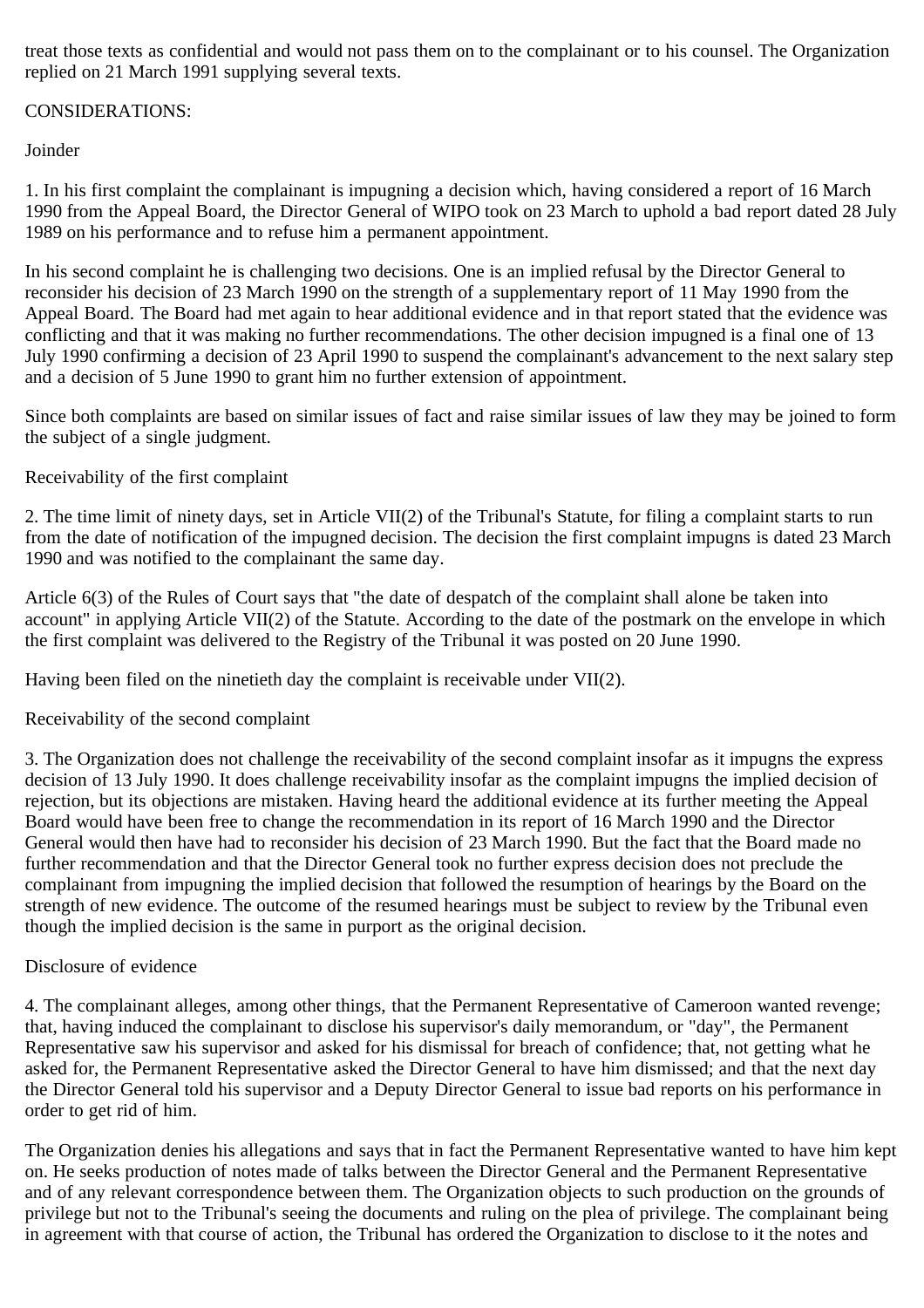correspondence.

Having read the documents disclosed the Tribunal upholds the plea of privilege. The correspondence consists of formal letters addressed by the Permanent Representative on behalf of the Government of Cameroon to the Director General and as such should be protected by privilege.

The Organization has disclosed no notes on the meetings. It appears that none were made on the meetings of 6 July and 19 December 1989 and the Organization's legal counsel says he has found no trace of any notes on the meeting of 29 November 1989. So the question of privilege does not arise.

The merits

5. The relief the complainant seeks in his first complaint is the quashing of the unfavourable report dated 28 July 1989 and awards of damages and costs.

The relief he seeks in his second complaint is:

(a) the quashing of the same report of 28 July 1989 and of another unfavourable one dated 28 May 1990;

(b) the quashing of the Director General's decision of 13 July 1990 to suspend his advancement in step and grant him no extension of appointment after 30 June 1990;

(c) awards of damages and costs.

The alleged bad faith and abuse of authority

6. In support of his claims he makes the serious allegations set out in the first paragraph of 4 above and, if true, they would amount to abuse of authority. The Director General denies them. To bear them out the complainant asked the Appeals Board to hear further witnesses at the resumed hearings. The Board heard evidence from former colleagues of the complainant's and from his supervisors but found it conflicting: it merely stated that there was a conflict and did not resolve it. The Board made no further recommendations.

7. A complainant must discharge the burden of proof and satisfy an internal appeal body or the Tribunal that the balance of probability is that his allegations of fact are true. He will fail to discharge that burden if, after weighing all the evidence, the internal body or the Tribunal is unable to come down on his side.

When the Board failed to resolve the conflict in evidence in this case and said it was therefore noting no further recommendations what it meant was that the complainant had failed to prove his case.

The Tribunal has likewise considered all the evidence, including a transcript of a recording the complainant secretly made of a conversation with his supervisor. It finds that he has not discharged the burden of proving his allegations against his supervisors, the Director General and the Permanent Representative and, more particularly, his accusations of bad faith and abuse of authority.

The conclusion is that there is no reason to set aside the Director General's decision of 23 March 1990, or his implied refusal to reconsider it, on those grounds.

The performance reports and suspension of advancement

8. The report dated 28 July 1989 described as unsatisfactory the quality and quantity of the complainant's work and his conduct.

The Tribunal has only a limited power of review in the matter of performance reports. It will not interfere unless the decision impugned has been based on a mistake of fact or of law, or on breach of a rule of form or of procedure, or there has been failure to take account of some essential fact, or it draws obviously incorrect conclusions from the facts or amounts to abuse of authority.

The reason why the complainant was given an unsatisfactory rating for conduct was that, as he does not deny, he had disclosed his superior's "day". That was a clear breach of Regulation 1.7, which reads: